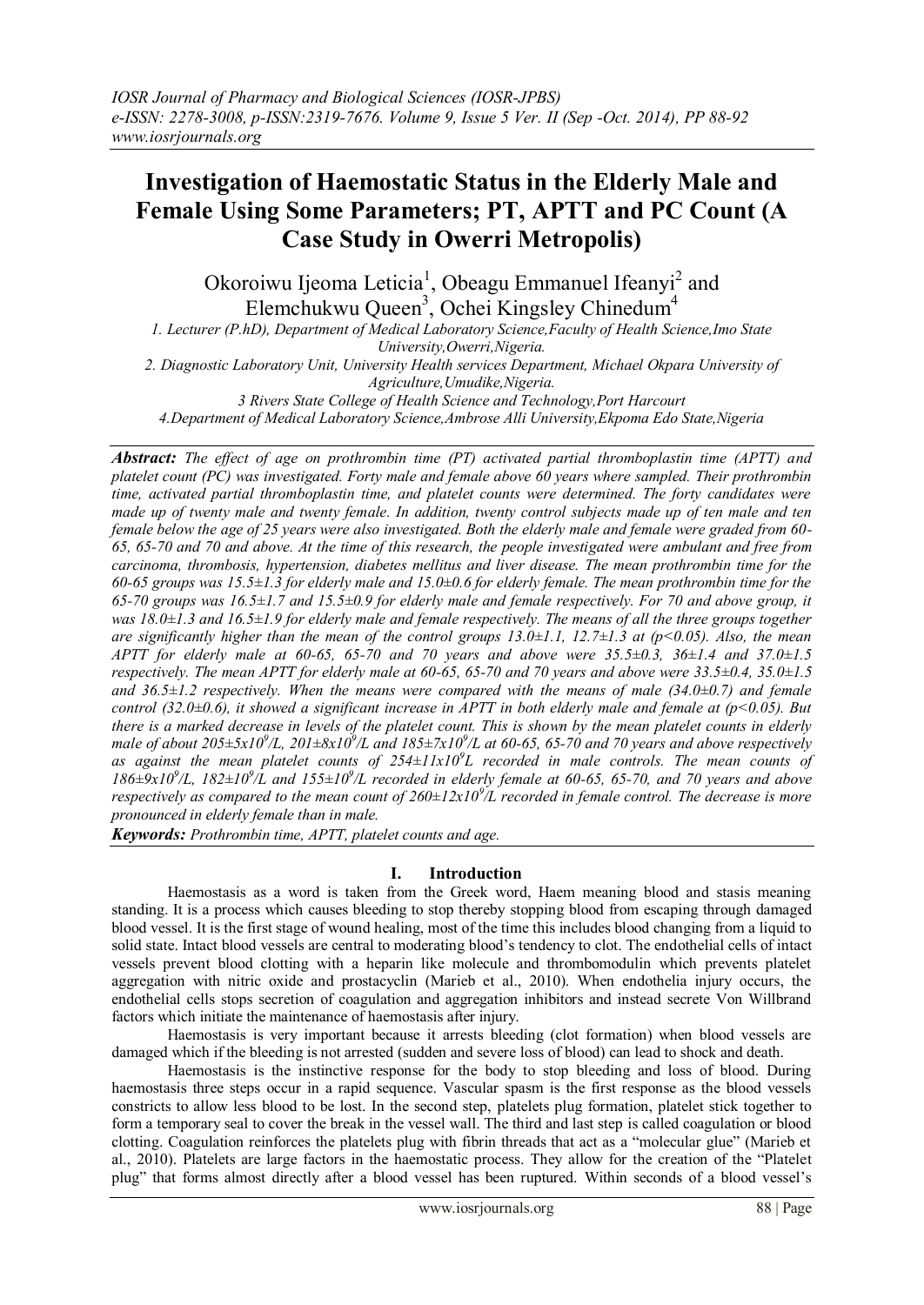epithelial wall being disrupted, platelets begin to adhere to the sub-endothelium surface. It takes approximately sixty seconds until the first fibrin strands begin to intersperse among the wound. After severe minutes the platelet plug is completely formed. (Boon, 1993). Homeostasis is maintained in the body via three mechanisms. (1). Vascular spasm is the blood vessels first response to injury. The damaged vessels will constrict (vasoconstriction) which reduces the amount of blood flow through the area and limit the amount of blood loss. This response is triggered by factor such as a direct injury to vascular smooth muscle, chemicals released by endothelial cells and platelet, and reflexes initiated by local pain receptors. The spasm response becomes more effective as the amount of damage is increased.

(2). Platelet plug formation, when the vessel wall is damaged, the endothelial structures, including basement membrane, collagen and microfibrils are exposed. Surface bound vonwillebrand factor binds to glycoprotein 1b on circulating. Platelets resulting in an initial monolayer of adhering platelets. Being the second step in the sequence they stick together (aggregation) to form a plug that temporarily seals the break in the vessel wall. As platelets adhere to the collagen fibers of a wound they become spiked and much stickier. They then release chemical messenger such as adenosine disphophate (ADP).

These chemicals are released to cause more platelets to stick to the area and release their contents and enhance vascular spasm. Platelets alone are responsible for stopping the bleeding 0f unnoticed wears and tears of our skin on a daily basis (Clemetson et al., 2012) platelet plug formation is activated by glycoprotein called the von willebrand factor which are found in the blood plasma. When platelets in the blood are activated they then become very sticky so allowing them to stick to other platelets and adhere to the injured area (Lassila et al., 2012).

(3). Blood coagulation- Clots form upon the conversion of fibrinogen to fibrin, and its addition to the platelet plug (secondary hemostasis). Coagulation which is the third and final step in its rapid response reinforces the platelet plug. Coagulation uses fibrin threads that act as a glue for the sticky platelets. As the fibrin mesh begins to form the blood is also transformed from a liquid to a gel like substance through involvement of clotting factors and pro-coagulates.

# **HAEMOSTATIC FACTORS AND AGING**

With advancing age, many individuals who are otherwise normal show laboratory evidence of heightened coagulation enzyme activity.

The lecture of D-Maris on haemostasis and aging held on (March 19 2008) says, physiological aging is associated with increased plasma levels of many protein of blood coagulation with fibrinolysis impairment**.** This may be of great concern in view of the known association between vascular and thromboembolic diseases and aging. Prothrombotic clotting factor; the plasma concentration of several clotting factors namely fibrinogen factor vii, factor viii, Von willebrand factor (VWF) factor ix, factor xii increase with progressing age in healthy individuals (Maris et al., 2008). A study by (Meade et al., 1977) in a population study of subjects aged 53- 64years had shown significantly higher level of fibrinogen (300mg/dl) than those found in younger subjects aged 20 (250mg/dl). As 10mg/dl for each decade can be expected in healthy subjects. Fibrinogen moreover is a molecule that plays a role in acute phase inflammation and fibrinogen level increases in reference to interleukin in 6 and both are strongly connected with aging (Barleisen et al., 1985). Factor vii plasma levels progressively increase with age from a mean of 95 units/dl in subjects of 20 years old to over 110 units/dl in subjects over 50 years old. Thrombotic disorders have shown to be more frequent in subjects with higher plasma levels of factor vii (Ershler, 1993) acting as a cofactor in the activation of factor X promoted by factor IXa, progressing increase with age reaching a mean of over 200 units/dl in the healthy subjects over sixty of age, the level of factor ix and factor X activation peptide also increase with advancing age (Bauer et al., 1990). The mean physiological inhibitors of blood coagulation are natural anticoagulants produced by the liver and circulating in the plasma, anti thrombin iii heparin co-factor ii. The protein C, protein S system and tissue factor pathway inhibitors (T.F.P.I). The increase activation of the related coagulation is not the tissue factors pathway, which increase with increase in age, the behavior pattern of TFPI is gender dependent, in women statistically significant increase in plasma concentration of TFPI with age have been observed paralleling the rise in factor Vii. No significant age-related change in TFPI has been found in men (Ariensm et al., 1995).

# **JUSTIFICATION**

Haemostasis is a process which stops bleeding. Haemostasis in the elderly is a research work to determine the haemostatic status in the elderly subjects specifically their platelet status, prothrombin status and activated partial thromboplastin time status. Many research works has been done on haemostasis but not much on geriatrics especially in this part of the world especially owerri considering the social, economic and demorgraphyical differences in the study areas. Hence the need for this work.

## **AIMS AND OBJECTIVES**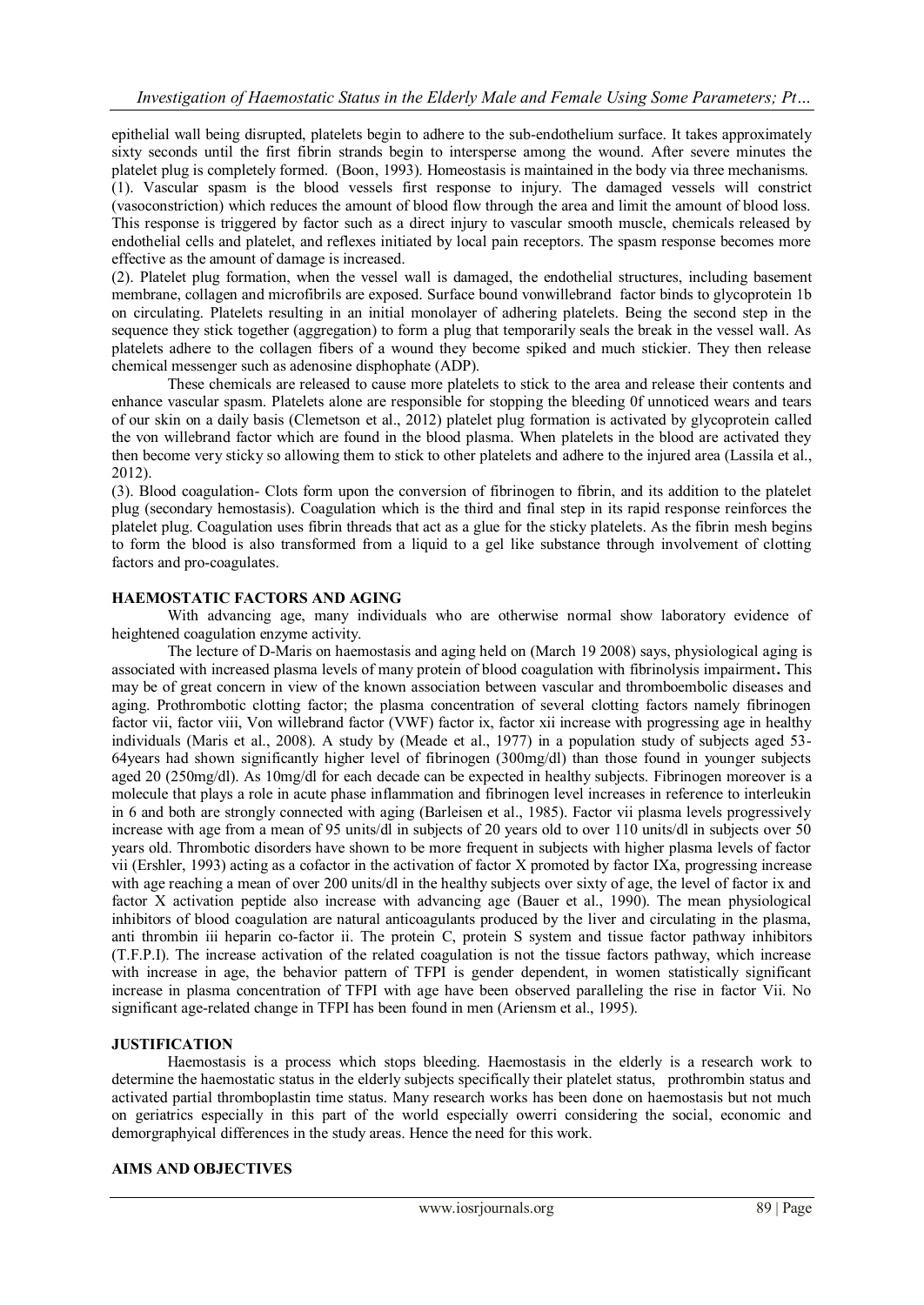- 1) To investigate the haemostatic status in the elderly individuals of 60 years and above using some parameters like prothrombin time (PT), activated partial thromboplastin time (APTT) and platelet count.
- 2) To compare the result obtained with the normal control values of men and women below 25 years (20-25 years).

## **II. Materials And Methods**

## **STUDY AREA**

This project work was carried out at the Federal Medical Center (FMC) Owerri, Imo State between the months of November to December. Owerri is located in the tropic Rain forest of South East Nigeria; it lies on the  $5^{\circ}$  27-50°, 31°N and longitude 60 58-70° SE. It has a population of about (75,215 35 278 male and 399 37 female) and it's comsmopolitan being home to many non indigenes apart from the ethnic Igbo which is a major ethnic group area. The inhabitants are mainly Christian, few Muslims and pagans scattered within the area. The climate o the area is tropical with its mean daily temperature of  $29 \pm 50^{\circ}$  for the year.

## **STUDY POPULATION**

A total of 60 subjects were used for this study, which consist of both test and control groups. The subjects were drawn from apparently healthy elderly people whose ages ranges from 60 years and above and younger controls whose ages ranges from 20 to 25 years.

#### **SPECIMEN COLLECTION AND METHOD**

5mls of blood were collected from each elder and this was withdrawn without stasis for the investigation of prothrombin time, 9 parts of blood and 1 part of trisodium citrate was used (0.5ml of anticoagulant for a 4.5ml specimen) this was mixed immediately after extraction and centrifuged for 1500g to obtain a plasma poor in platelet.

Tests were performed not later two hours after collection. The remaining blood in the syringes was added in Ethylene diamine tetra acetic tube (EDTA) for platelet count.

## **PROTHROMBIN TIME (PT)**

(Quick one stage method adopted Dacie and Lewis, 2012)

## **PROCEDURE**

The PT reagent was reconstituted by adding 5mls of its diluents mixed by inversion and allowed to stand at room temperature for 30 mines. The reconstituted PT reagent was pre-warmed at 37<sup>0c</sup> for 10mines. 50µl of sample was added into the test curette and incubated for 2mines at  $37^{\circ\circ}$ , then 100 $\mu$ l of the incubated PT reagent was rapidly added and the time of clotting in seconds was recorded.

## **ACTIVATED PARTIAL THROMBOPLASTIN TIME**

(APTT) adopted from Dacie and Lewis 2012 modified Kaolin method.

#### **PROCEDURE**

The APTT reagent was reconstituted with 4mls of distilled water, mixed by inversion and allowed to stand at room temperature for 30mins. 50ul of the sample was added into a test corvette, then 50ul of the sample, the mixture was incubated for 30mins at 37oc. 50ul of calcium chloride was rapidly added and the time of clotting in seconds was recorded.

## **PLATELET**

#### Direct current method

By automation using sysmex automated heamatology analyser KY2IN model manufactured by Sysmex Corporation Kobe Japan.

#### **Procedure:**

The sample in EDTA bottle was placed in the spiral mixer and allowed to mix very well, whole blood mode was activated in the LCD screen, the sample no (code) was inputted via the key board and then the enter key was entered. Then the sample was mixed very well again, the cap was removed and inserted into the probe, on that condition, the start switch was pressed. The LCD screen displayed analyzing, the unit sample was removed sand recapped the unit executes automatic analysis and displays the result on the LCD screen.

## **STATISTICAL ANALYSIS**

All data was statistically evaluated by using SPSS version 20.0 (statistical package for social sciences). Values were expressed as mean  $\pm$  standard deviation. The results were analyzed for statistical significance using the independent student T-test P-value < 0.05 were considered statistically significant.

| brackets and sex including the appropriate controls. |          |                    |                        |  |
|------------------------------------------------------|----------|--------------------|------------------------|--|
| Age Range                                            | Number   | Mean Time(seconds) | Standard Deviation (s) |  |
| 60-65                                                | 4 male   | 5.5،               | $\pm$ 1.3              |  |
|                                                      | 7 female | 15.0               | $\pm 0.6$              |  |
| 60-70                                                | 7 male   | 16.5               | ± 1.7                  |  |

#### **III. Results Table 4.1:** The table below compares the mean prothrombin time and standard deviation of the different age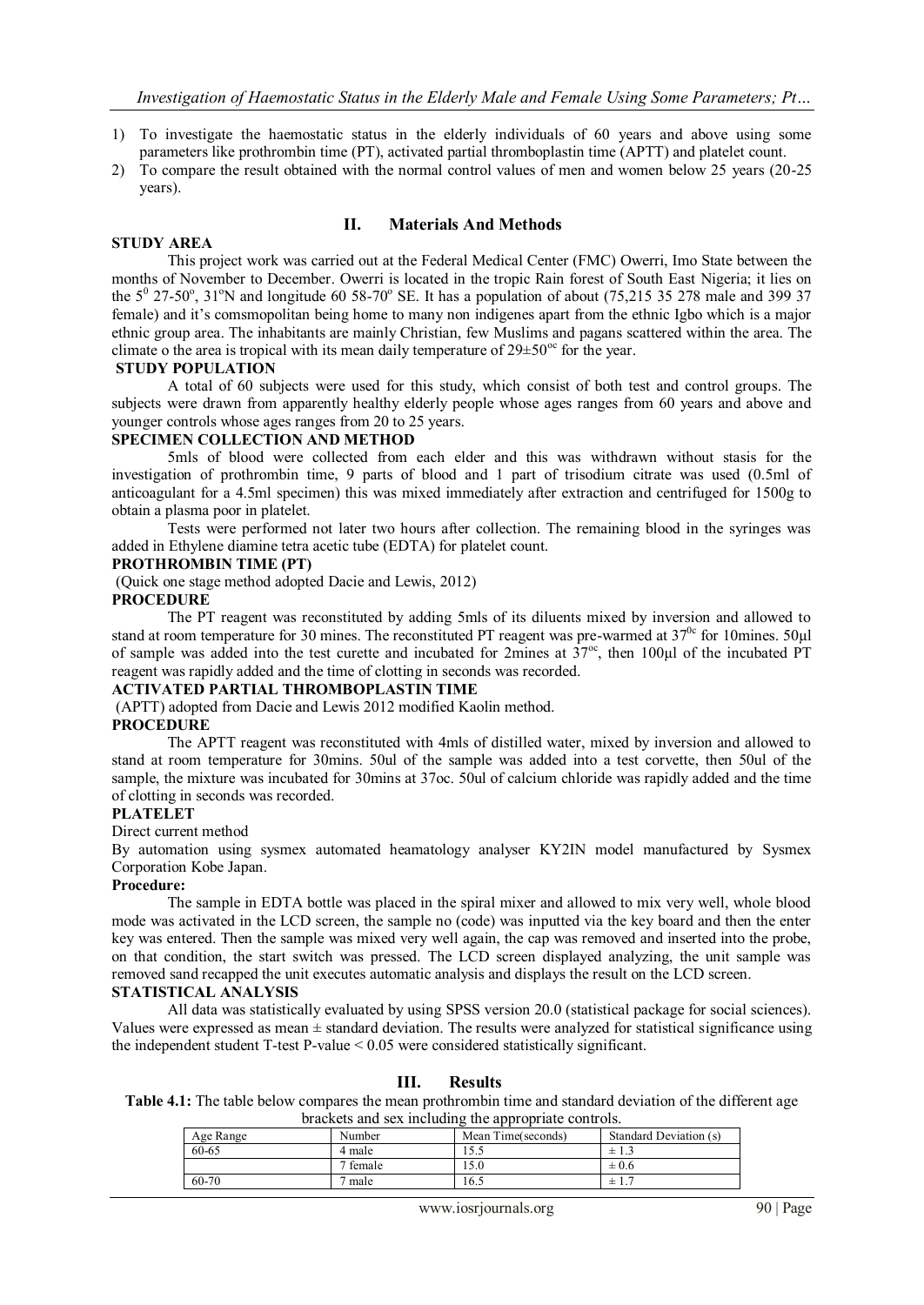|              | 7 female  | 15.5                   | $\pm 0.9$ |
|--------------|-----------|------------------------|-----------|
| 70 and above | 9 male    | 18.0                   | $\pm$ 1.3 |
|              | 6 female  | 16.5                   | $\pm 1.9$ |
| Control      | 10 male   | 13.0                   | $\pm 1.1$ |
|              | 10 female | 12.1<br>$\overline{ }$ | ± 1.3     |

**Table 4.2:** The table below shows the mean activated partial thromboplastin time and standard deviation of the different age brackets and sex, including the controls.

| Age Range    | Number    | Mean Time (seconds) | Standard Deviation (s) |
|--------------|-----------|---------------------|------------------------|
| 60-65        | 4 male    | 35.5                | $\pm 0.3$              |
|              | 7 female  | 33.5                | $\pm 0.4$              |
| 65-70        | 7 male    | 36.5                | ±1.4                   |
|              | 7 female  | 35.0                | ± 1.5                  |
| 70 and above | 9 male    | 37.0                | ± 1.5                  |
|              | 6 female  | 36.5                | $\pm$ 1.2              |
| Controls     | 10 male   | 34.0                | $\pm 0.7$              |
|              | 10 female | 32.0                | $\pm 0.6$              |

| <b>Table 4.3:</b> The table below compares the mean count of platelet and standard deviation between the elderly |  |
|------------------------------------------------------------------------------------------------------------------|--|
| male and female with their appropriate controls                                                                  |  |

| Age Range    | Number    | Mean count $X 10^9/L$ | Standard Deviation (s) |
|--------------|-----------|-----------------------|------------------------|
| 60-65        | 4 male    | 205                   | ± 5.0                  |
|              | 7 female  | 186                   | $\pm$ 9.0              |
| 65-70        | 7 male    | 201                   | $\pm 8.0$              |
|              | 7 female  | 162                   | $\pm 10.0$             |
| 70 and above | 9 male    | 185                   | ± 7.0                  |
|              | 6 female  | 155                   | $\pm$ 9.0              |
| Control      | 10 male   | 254                   | $\pm$ 11.0             |
|              | 10 female | 260                   | ± 12.0                 |

## **IV. Discussion**

The effect of age on prothrombin time PT activated partial thromboplastin time (APTT) and platelet count was investigated in the elderly male and female. From the tables, the mean prothrombin time for elderly male at 60-65 years, 65-70 years and 70 years and above were  $15.5\pm1.3$ ,  $16.5\pm1.7$  and  $18.0\pm1.3$  respectively when the mean were compared with the mean of the male control  $(13.0\pm1.1)$ , it showed a significant increase  $(p< 0.05)$  in prothrombin time. Also, the mean prothrombin time for elderly women at 60-65, 65-70 and 70 years and above were 15.0±0.6, 15.5±0.9 and 16.5±1.9 respectively. When the means were compared with the mean of the female control (12.7 $\pm$ 1.3), it showed a significant increase ( $p < 0.05$ ) in prothrombin time. Therefore, prothrombin time increases with age (Hamilton et al., 1974). The significant change suggests the decrease of the extrinsic pathway (F vii) but mild factor X,V,and II as age process progresses .

Also from the table, the mean activated partial thromboplastin time for elderly male at 60-65 years, 65- 70 years, and 70 years and above were 35.3±0.3, 36.5±1.4 and 37.0±1.5 respectively. When the mean were compared with the mean of the male control  $(34.0\pm0.7)$ , it showed a significant increase at (p < 0.05) in activated partial thromboplastin time.

The mean APTT for elderly women from the tables at 60-65 years, 65-70 years and 70 years and above were 33.5±0.4, 35.0±1.5 and 36.5±1.2 respectively when the means were compared with the mean of female control (32.0 $\pm$ 0.6), it showed a significant increase at (p <0.05) in activated partial thromboplastin time. The significant changes in activated partial thromboplastin time is attributed to the decrease of one or more of the intrinsic pathway clotting factors (prekallikrein, high molecular weight kininogen, factor XII, XI, IX, and VIII. In all the increase of both APTT and PT suggests decrease of the common pathway coagulation factor (factor X, V, and II) or a qualitative or quantitative fibrinogen defect as age process progresses.

Also, the occurrence of menopause in elderly women is accompanied by a significant increase in antithrombin III plasma level coagulation system (Sapripanti and Carpi, 1999). Protein S. and protein C also rise with age in both sexes.

In contrast to the overall effect of aging to increased prothrombin time and activated partial thromboplastin time, is has been shown statistical that there is a marked decrease in the number of platelet counts as aging progresses. This is shown by the mean count of  $205 \pm 5 \times 10^9$ /L,  $201 \pm 8 \times 10^9$ /L and  $185 \pm 7 \times 10^9$ /L recorded in elderly men at 60-65, 65-70 years and above respectively as compared to the mean count of  $254\pm11x10^9$ /L recorded in male controls. The marked decrease in levels of platelet counts can also be shown by the mean counts of  $186\pm9x10^9$ /L,  $162\pm10x10^9$ /L and  $155\pm9x10^9$ /L recorded in elderly women of 60-65, 65-70 and 70 years and above respectively as compared to the mean count of  $260\pm12.0x109/L$  recorded in female controls. The decrease in platelet counts is more pronounced in elderly women than in elderly men due to a